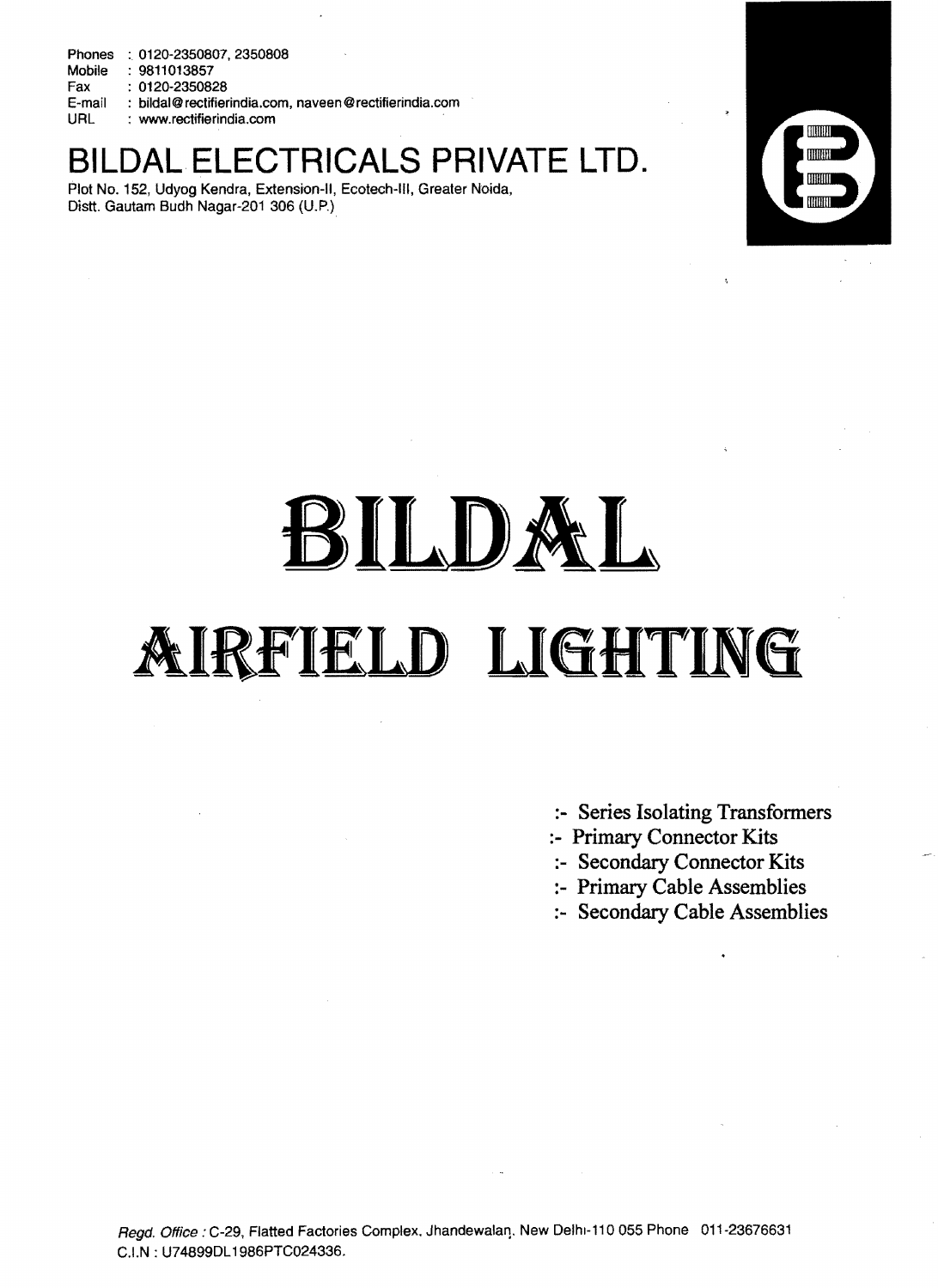Phones : 0120-2350807.2350808 Mobile : 9811013857 MODIE : 9811013857<br>Fax: : 0120-2350828 E-mail .:bildal@rectifierindia.com.naveen@rectifierindia.com URL : www.rectifierindia.com

# BILDAL ELECTRICALS PRIVATE LTD.

Plot No. 152, Udyog Kendra, Extension-II, Ecotech-III, Greater Noida, Distt. Gautam Budh Nagar-201 306 (U.P.)



## **SERIES ISOLATING TRANSFORMERS**

#### Mechanical

| Core                         | $\ddot{\cdot}$ | Toroidal Shape of high-grade, grain-oriented silicon              |  |  |  |  |  |  |
|------------------------------|----------------|-------------------------------------------------------------------|--|--|--|--|--|--|
|                              |                | steel for a long, stable life.                                    |  |  |  |  |  |  |
| Encapsulant                  | $\frac{1}{2}$  | TPR rubber (also known as TPV, TPE) Much higher                   |  |  |  |  |  |  |
|                              |                | dielectric strength and lower water absorption than               |  |  |  |  |  |  |
|                              |                | older materials, such as epoxy, neoprene or                       |  |  |  |  |  |  |
|                              |                | polychloroprene, Minimal, swelling in the presence of             |  |  |  |  |  |  |
|                              |                | hyderocarbons, unlike neoprene, polychloroprene, etc.             |  |  |  |  |  |  |
| <b>Encapsulation Process</b> | $\frac{1}{2}$  | Injection molding for maximum consistency of                      |  |  |  |  |  |  |
|                              |                | encapsulation, yielding exceptionally low leakage                 |  |  |  |  |  |  |
|                              |                | currents. A far superior process to compression or                |  |  |  |  |  |  |
|                              |                | transfer molding or pouring.                                      |  |  |  |  |  |  |
| Winding                      | $\div$         | Highly conductive super enameled copper wire on                   |  |  |  |  |  |  |
|                              |                | polyester film insulated core, primary & secondary                |  |  |  |  |  |  |
|                              |                | windings wounds on half-half portion of core with                 |  |  |  |  |  |  |
|                              |                | adequate distance between them for maximum safety.                |  |  |  |  |  |  |
| <b>Connector Pins and</b>    | $\cdot$        | Copper, tin plated for corrosion resistance and excellent         |  |  |  |  |  |  |
| <b>Sockets</b>               |                | electrical power transmission.                                    |  |  |  |  |  |  |
| <b>Primary Cables</b>        | $\ddot{ }$     | Cable is AWG $#8$ (8.3 mm <sup>2</sup> ) TPR for maximum          |  |  |  |  |  |  |
|                              |                | reliability, 0.6 meter (24") with FAA Style 2 and FAA             |  |  |  |  |  |  |
|                              |                | Style 9 connectors.                                               |  |  |  |  |  |  |
| <b>Secondary Cable</b>       | $\mathbf{L}$   | Cable is AWG $2/14$ (2.5 mm <sup>2</sup> ), 1.2 meters (48") with |  |  |  |  |  |  |
|                              |                | FAA L823 (standard) Style 8 or Style 7 connector.                 |  |  |  |  |  |  |
| <b>Material</b>              | $\ddot{ }$     | Transformer body, cables and connectors are all                   |  |  |  |  |  |  |
| Compatibility                |                | molded of TPR for perfect bonding.                                |  |  |  |  |  |  |
| <b>Water Proof</b>           | $\frac{1}{2}$  | Transformers are designed and manufactured to operate             |  |  |  |  |  |  |
|                              |                | submerged in water indefinitely                                   |  |  |  |  |  |  |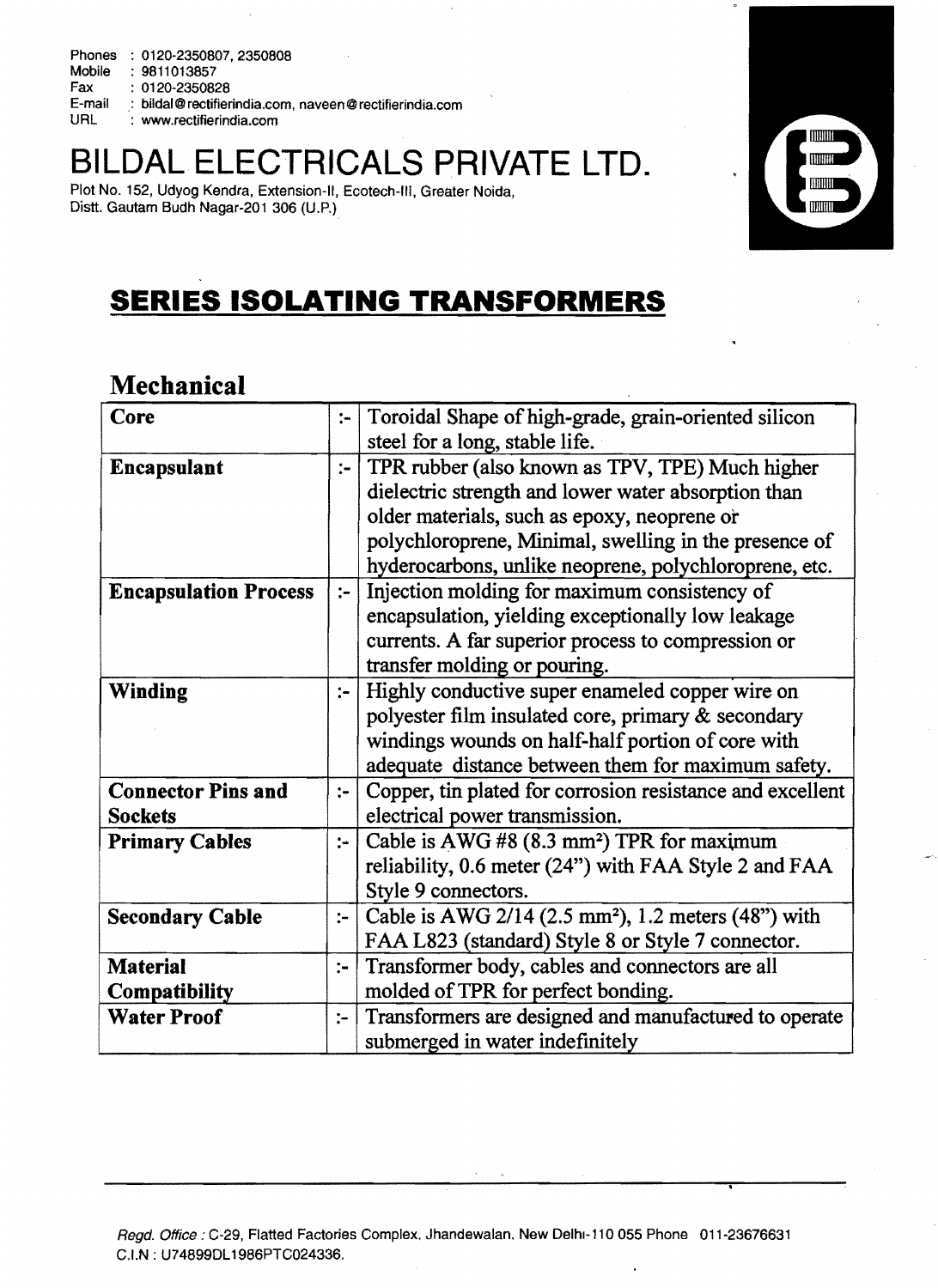Phones: 0120-2350807, 2350808<br>Mobile: 9811013857

Mobile : 9811013857<br>Fax : 0120-235082

Fax: 0120-2350828<br>E-mail: bildal@rectifier E-mail: bildal@rectifierindia.com, naveen@rectifierindia.com<br>URL: : www.rectifierindia.com

: www.rectifierindia.com

# BILDALELECTRICALS PRIVATE LTD.

Plot No. 152, Udyog Kendra, Extension-II, Ecotech-III, Greater Noida, Distt. Gautam Budh Nagar-201 306 (U.P.)



## Electrical

| <b>Insulation Level</b>      | $\frac{1}{2}$  | Primary 5000V RMS; Secondary 600V RMS                      |  |  |  |  |  |  |  |
|------------------------------|----------------|------------------------------------------------------------|--|--|--|--|--|--|--|
| <b>Insulation Resistance</b> | $:-$           | • Minimum 7500 Megohms (tested hot with 15 kV<br>DC).      |  |  |  |  |  |  |  |
|                              |                | • Typical 50,000 Megohms.                                  |  |  |  |  |  |  |  |
|                              |                | Much higher than that required by FAA.                     |  |  |  |  |  |  |  |
| <b>Open Circuit Voltage</b>  | $\cdot$ .      | Less than three times the full load RMS value in all       |  |  |  |  |  |  |  |
|                              |                | cases, generally much lower, when tested with sine         |  |  |  |  |  |  |  |
|                              |                | waves.                                                     |  |  |  |  |  |  |  |
| <b>Efficiencies</b>          | $\sim$         | $10-25W - min.70\%$ 45—500W - min. 80% to 95%              |  |  |  |  |  |  |  |
|                              |                | depending on the power rating.                             |  |  |  |  |  |  |  |
| <b>Power Factor</b>          | ÷              | $> 0.96$ for all.                                          |  |  |  |  |  |  |  |
| <b>Ratio</b>                 | $\mathbb{R}^2$ | Flat response load curves for constant lamp brilliancy     |  |  |  |  |  |  |  |
|                              |                | and long life.                                             |  |  |  |  |  |  |  |
| <b>Testing</b>               | $:-$           | All units (100%) are hipotted and their ratio<br>$\bullet$ |  |  |  |  |  |  |  |
|                              |                | confirmed.                                                 |  |  |  |  |  |  |  |
|                              |                | • All radio testing done with the appropriate              |  |  |  |  |  |  |  |
|                              |                | frequency, 50 Hz or 60 Hz, for precision; no               |  |  |  |  |  |  |  |
|                              |                | "conversion factor" used.                                  |  |  |  |  |  |  |  |

## Environmental

| Operating<br><b>Temperature Range</b> |          | :- $-55^{\circ}$ C to +65° C.                            |
|---------------------------------------|----------|----------------------------------------------------------|
| Contaminant                           |          | Suitable for areas contaminated with most oils, aircraft |
| <b>Resistance</b>                     |          | fuels, soil acids and alkalis and de – icing fluids;     |
|                                       |          | resistant to UV exposure and ozone.                      |
| Approvals/                            | $\sim$   | Accepted in most countries, Formal approvals with        |
| Conformances/                         |          | FAA, Indian Air force, Airports Authority of India, etc. |
| <b>Certification</b>                  |          | Also complies with ICAO and with IEC (a                  |
|                                       |          | specification being prepared by TC 97) & IS-12290-       |
|                                       |          | 1987.                                                    |
| <b>Installation Options</b>           | $\sim$ 1 | All types, including above ground, in concrete or other  |
|                                       |          | non-metallic pits, in metal cans or direct buried.       |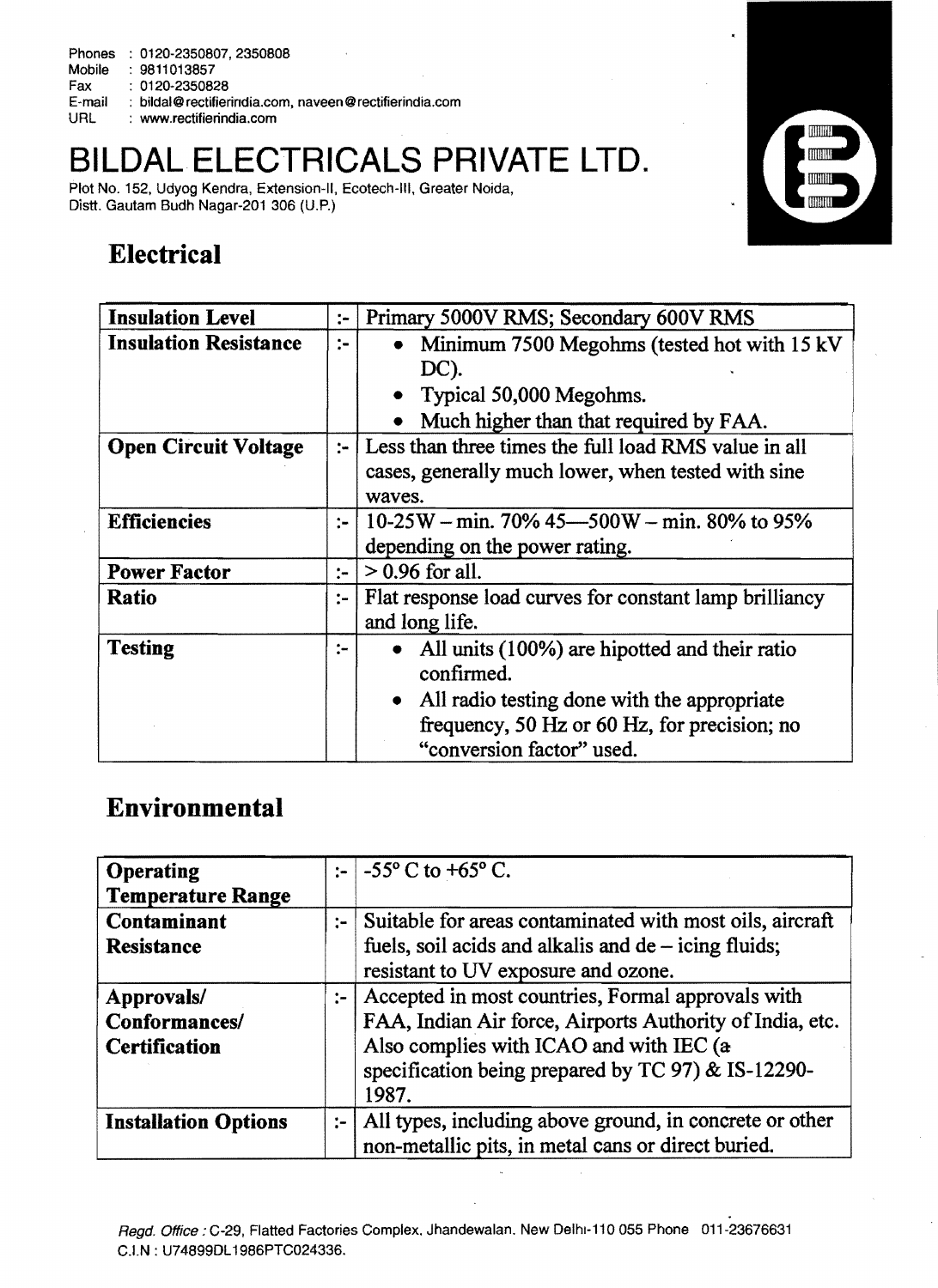Phones : 0120-2350807, 2350808

Mobile : 9811013857

Fax : 0120-2350828

E-mail : bildal@rectifierindia.com, naveen @rectifierindia.com

URL : www.rectifierindia.com

# **BILDAL ELECTRICALS PRIVATE LTD.**

Plot No. 152, Udyog Kendra, Extension-II, Ecotech-III, Greater Noida, Distt. Gautam Budh Nagar-201 306 (U.P.)



#### **ELECTRICAL CHARACTERISTICS**

| <b>Type</b>    | Wattage<br>(Watts) | Primary<br>Amps. | Min.<br>Power<br>Factor | Min.<br><b>Efficiency</b><br>(Percent) | Secondary<br><b>Full Load</b><br><b>Amperes</b> | Secondary<br>Short<br>Circuited<br><b>Amperes</b> | Load<br><b>Ohms</b> | Secondary<br>Maximum<br>Open<br>Circuit<br>Voltage -<br><b>RMS</b> | <b>Bildal</b><br>Catalogue<br>No. |
|----------------|--------------------|------------------|-------------------------|----------------------------------------|-------------------------------------------------|---------------------------------------------------|---------------------|--------------------------------------------------------------------|-----------------------------------|
| L-831-1        | 30/45              | 6.6              | 0.95                    | 80                                     | $6.53 - 6.67$                                   | $6.6 - 7.1$                                       | 1.15                | 25                                                                 | BE045665                          |
| L-831-2        | 30/45              | 20.0             | 0.95                    | 80                                     | $6.53 - 6.67$                                   | $6.6 - 7.1$                                       | 1.15                | 25                                                                 | BE045204                          |
| L-831-3        | 65                 | 6.6              | 0.95                    | 80                                     | $6.53 - 6.67$                                   | $6.6 - 7.1$                                       | 1.60                | 30                                                                 | BE0656621                         |
| L-831-4        | 100                | 6.6              | 0.95                    | 85                                     | $6.53 - 6.67$                                   | $6.6 - 7.1$                                       | 2.44                | 70                                                                 | BE100667                          |
| $L - 831 - 5$  | 100                | 20.0             | 0.95                    | 85                                     | $6.53 - 6.67$                                   | $6.6 - 7.1$                                       | 2.44                | 70                                                                 | BE100668                          |
| L-831-6        | 200                | 6.6              | 0.95                    | 90                                     | $6.53 - 6.67$                                   | $6.6 - 7.1$                                       | 4.82                | 100                                                                | BE2006612                         |
| L-831-7        | 200                | 20.0             | 0.95                    | 90                                     | $6.53 - 6.67$                                   | $6.6 - 7.1$                                       | 4.82                | 100                                                                | BE2002013                         |
| L-831-10       | 300                | 6.6              | 0.95                    | 90                                     | $6.53 - 6.67$                                   | $6.6 - 7.1$                                       | 8.25                | 135                                                                | BE3006614                         |
| L-831-11       | 300                | 20.0             | 0.95                    | 90                                     | $6.53 - 6.67$                                   | $6.6 - 7.1$                                       | 8.25                | 135                                                                | BE3002015                         |
| L-831-16       | 10/15              | 6.6              | 0.95                    | 70                                     | $6.53 - 6.67$                                   | $6.6 - 7.1$                                       | 0.34                | 8.0 <sub>1</sub>                                                   | BE015661                          |
| L-831-17       | 20/25              | 6.6              | 0.95                    | 70                                     | $6.53 - 6.67$                                   | $6.6 - 7.1$                                       | 0.57                | 8.0                                                                | BE0256622                         |
| $L - 831 - 18$ | 150                | 6.6              | 0.95                    | 85                                     | $6.53 - 6.67$                                   | $6.6 - 7.1$                                       | 3.58                | 70                                                                 | BE150669                          |
| $L-831-19$     | 150                | 20.0             | 0.95                    | 85                                     | $6.53 - 6.67$                                   | $6.6 - 7.1$                                       | 3.58                | 70                                                                 | BE1502010                         |
| 305A/143       | 45                 | 8.3              | 0.95                    | 85                                     | $6.53 - 6.67$                                   | $6.6 - 6.95$                                      | 1.15                | 13.6                                                               | BE045833                          |
| 305A/142       | 65                 | 8.3              | 0.95                    | 85                                     | $6.53 - 6.67$                                   | $6.6 - 6.95$                                      | 1.60                | 19.6                                                               | BE065836                          |
| 305A/141       | 200                | 8.3              | 0.95                    | 90                                     | $6.53 - 6.67$                                   | $6.6 - 6.95$                                      | 4.82                | 60.8                                                               | BE2008311                         |
|                | 15                 | 20               | 0.95                    | 70                                     | $6.53 - 6.67$                                   | $6.6 - 7.1$                                       | 0.34                | 8.0                                                                | BE015202                          |

#### **QUALITY CONTROL**

'BILDAL' has complete in house facility to test incoming materials which go in the manufacture of the Isolating Transformers. In process quality control is supervised by highly qualified and experienced engineering staff. Each and every Isolating Transformer leaving the factory is thoroughly tested for routine and type. tests.

#### **PERFORMANCE**

Thousands of 'Bildal' make Isolating Transformers are satisfactorily working in the field for years.